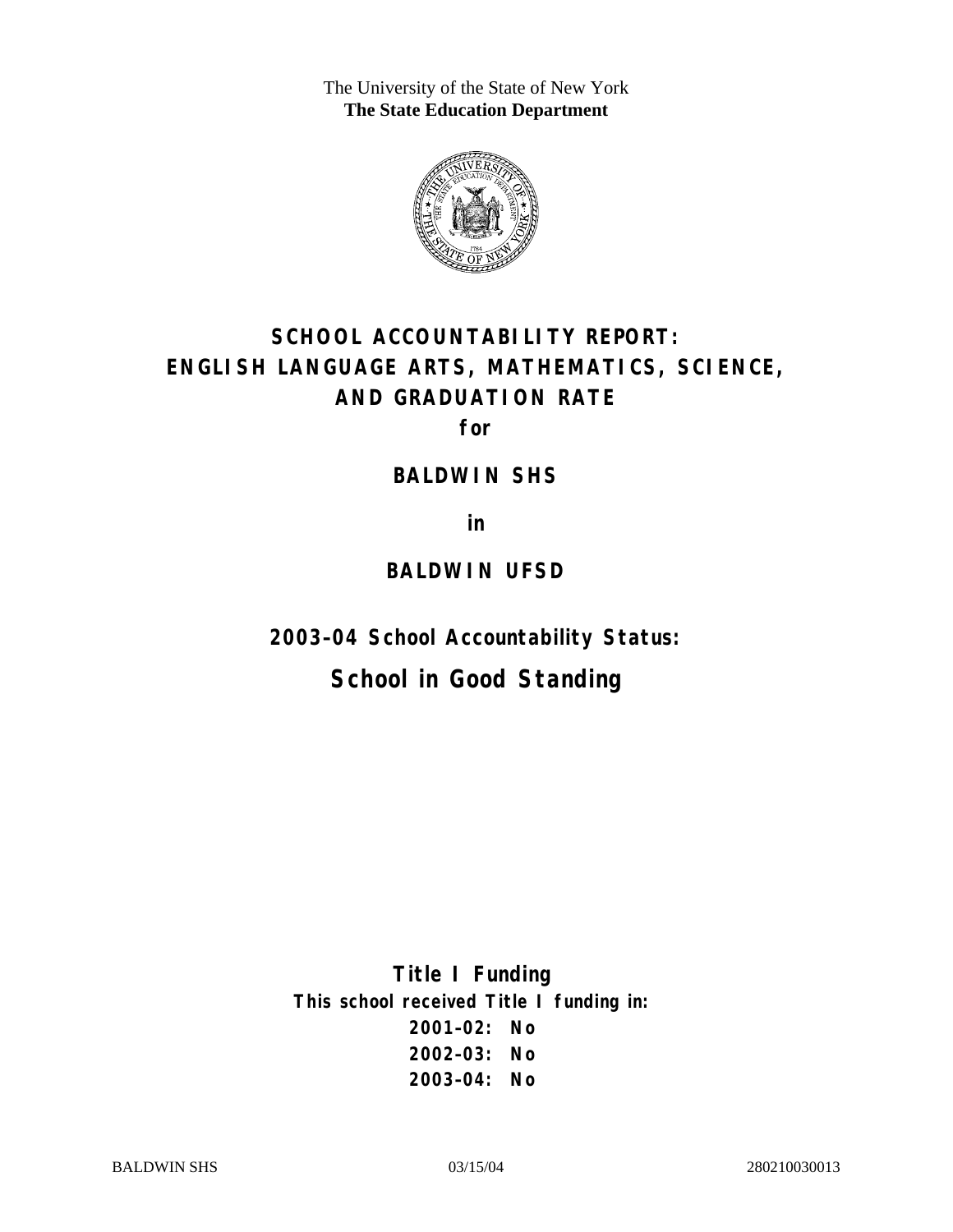### **District/School Accountability Status Categories**

The list below defines the district or school status categories under New York State's district and school accountability system, which is divided into a Federal Title I component and a State component. A district or school that does not receive Title I funding in a school year does not have a federal status in that year. Schools receiving Title I funds that are not in good standing must provide school choice for their students; those in need of improvement year 2 and beyond must also provide Supplemental Education Services to eligible students. Other consequences for districts and schools not in good standing can be found at: www.emsc.nysed.gov/deputy/nclb/accountability/siinfo.htm. To be removed from any improvement status, a district or school must make Adequate Yearly Progress (AYP) for two consecutive years, or in the case of a School Under Registration Review, achieve the performance targets established for the school by the Commissioner.

**District/School in Good Standing:** A district or school is considered to be in good standing if it has not been identified as a District or School in Need of Improvement, Requiring Corrective Action, Planning for Restructuring, or Requiring Academic Progress, or as a School Under Registration Review.

**District/School Requiring Academic Progress:** Under the State component of New York's accountability system, a district or school that did not make AYP in the same grade and subject for two consecutive years is considered a School Requiring Academic Progress (Year 1) the following year. In each succeeding year that the school fails to make AYP, the year designation is incremented by one.

**District/School in Need of Improvement (Year 1):** A district or school that has not made AYP for two consecutive years in the same grade or subject while receiving Title I funds is considered a District/School in Need of Improvement (Year 1) the following year.

**District/School in Need of Improvement (Year 2):** A District or School in Need of Improvement (Year 1) that does not make AYP in the grade or subject for which it was identified while receiving Title I funds is considered a District or School in Need of Improvement (Year 2) the following year.

**District/School Requiring Corrective Action:** A District or School in Need of Improvement (Year 2) that does not make AYP in the grade or subject for which it was identified while receiving Title I funds is considered a District or School Requiring Corrective Action the following year.

**District/School Planning for Restructuring:** A District or School Requiring Corrective Action that does not make AYP in the grade or subject for which it was identified while receiving Title I funds is considered a District or School Planning for Restructuring the following year.

**School Under Registration Review (SURR):** Schools that are farthest from the State standard and have been determined by the Commissioner to be most in need of improvement are Schools Under Registration Review. These schools must achieve performance targets specified by the Commissioner of Education in their area(s) of identification within a prescribed timeframe or risk having their registration revoked by the Board of Regents.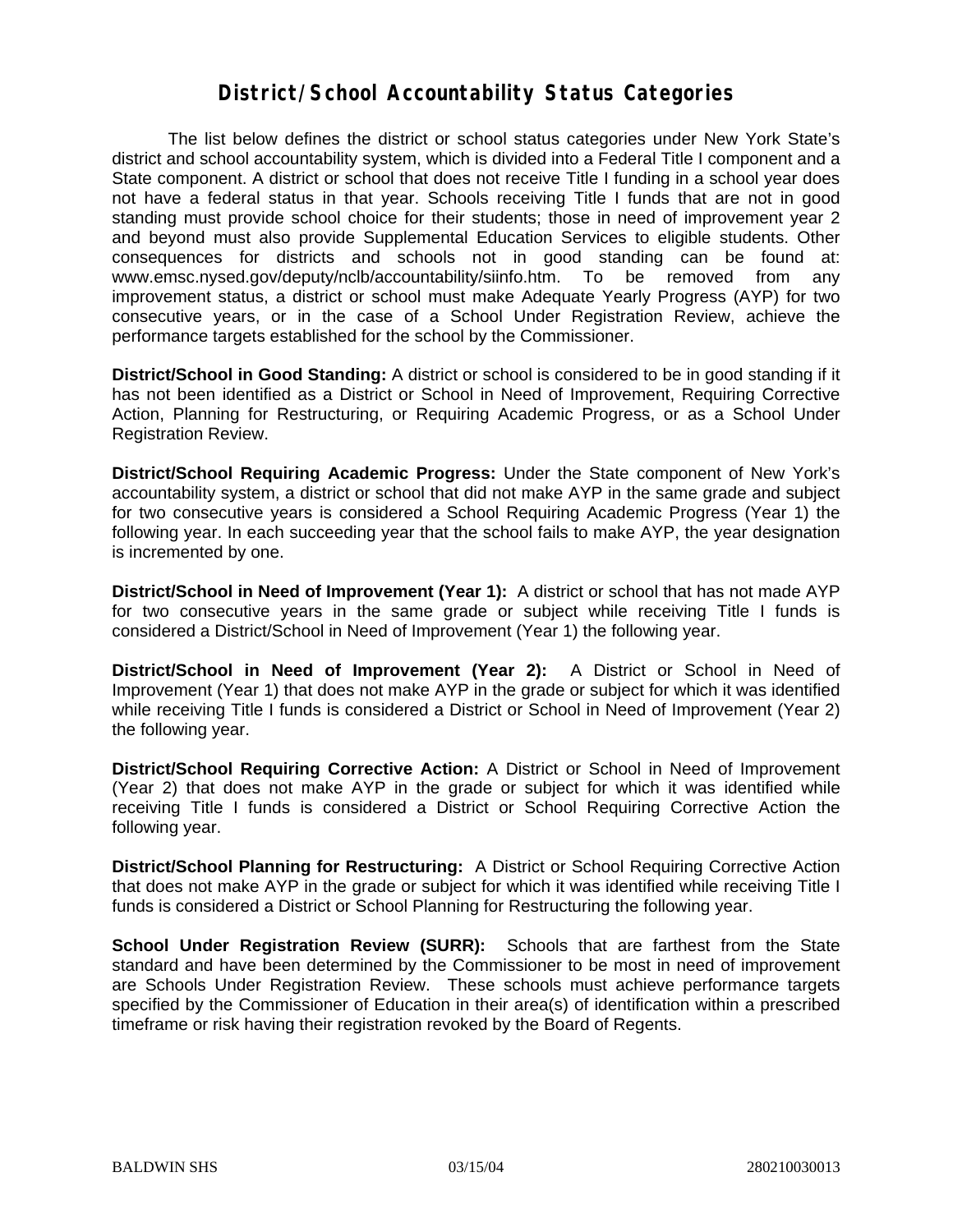## **Secondary-Level English Language Arts**

Definitions of terms, such as Performance Index and Effective Annual Measurable Objective (AMO), are in the glossary, which is the last page of this report.

#### **For a school to make Adequate Yearly Progress (AYP) in 2002–03, every accountability group must make AYP.**

**For an accountability group to make AYP in 2002–03,** it must meet its Effective AMO *or* make safe harbor (*2002–03 Performance* and *Standards*). To meet the Effective AMO, the Performance Index for each group with 30 or more cohort members must equal or exceed the Effective AMO. To make safe harbor, the Performance Index of each of these groups must equal or exceed its ELA safe harbor target *and* the group must meet the graduation-rate qualification for safe harbor. (See the graduation-rate page of this report for further information on meeting the graduation-rate qualification for safe harbor.)

*ELA Safe Harbor Targets:* The secondary-level 2002–03 ELA Safe Harbor Target is calculated by using the following equation: 2001–02 PI + (200 – the 2001–02 PI) <sup>×</sup> 0.10. The 2003–04 ELA Safe Harbor Target is calculated by using the following equation: 2002–03 PI + (200 – the 2002–03 PI)  $\times$  0.10. The 2003–04 target is provided for groups whose PI was below the Effective AMO in 2002–03.

| <b>Accountability Group</b>       | 2002-03 Performance*                                        |                      |                  | 2002-03 Standards                   | <b>Made</b>                                                           | 2003-04                                |                                     |
|-----------------------------------|-------------------------------------------------------------|----------------------|------------------|-------------------------------------|-----------------------------------------------------------------------|----------------------------------------|-------------------------------------|
|                                   | Count of 1999<br>Accountability<br>Cohort<br><b>Members</b> | Performance<br>Index | Effective<br>AMO | <b>ELA Safe</b><br>Harbor<br>Target | Met the<br><b>Graduation-Rate</b><br>Qualification for<br>Safe Harbor | AYP in<br><b>ELA in</b><br>$2002 - 03$ | <b>ELA Safe</b><br>Harbor<br>Target |
| All Students                      | 381                                                         | 177                  | 136              |                                     | Yes                                                                   | <b>Yes</b>                             |                                     |
| <b>Students with Disabilities</b> | 44                                                          | 132                  | 127              |                                     | $***$                                                                 | <b>Yes</b>                             |                                     |
| American Indian/Alaskan Native    |                                                             |                      |                  |                                     |                                                                       |                                        |                                     |
| <b>Black</b>                      | 108                                                         | 167                  | 132              |                                     | Yes                                                                   | <b>Yes</b>                             |                                     |
| Hispanic                          | 46                                                          | 130                  | 128              |                                     | $***$                                                                 | <b>Yes</b>                             |                                     |
| Asian or Pacific Islander         | 16                                                          |                      |                  |                                     |                                                                       |                                        |                                     |
| White                             | 210                                                         | 192                  | 134              |                                     | Yes                                                                   | <b>Yes</b>                             |                                     |
| Limited English Proficient        | 14                                                          |                      |                  |                                     |                                                                       |                                        |                                     |
| Economically Disadvantaged        |                                                             |                      |                  |                                     |                                                                       |                                        |                                     |
| <b>Final AYP Determination</b>    |                                                             |                      |                  |                                     |                                                                       | <b>Yes</b>                             |                                     |

\*For schools with fewer than thirty 1999 accountability cohort members, 1998 and 1999 cohort data were combined to determine counts and PIs.

\*\*Groups with a "\*\*" are not required to meet the graduation-rate qualification for safe harbor, because fewer than 30 members in the 1998 graduation-rate cohort were in those groups.

**State accountability status in secondary-level English language arts: School in Good Standing** 

Title I accountability status in secondary-level English language arts: School Status Not Applicable, did not use Title I funds in one school **y ear**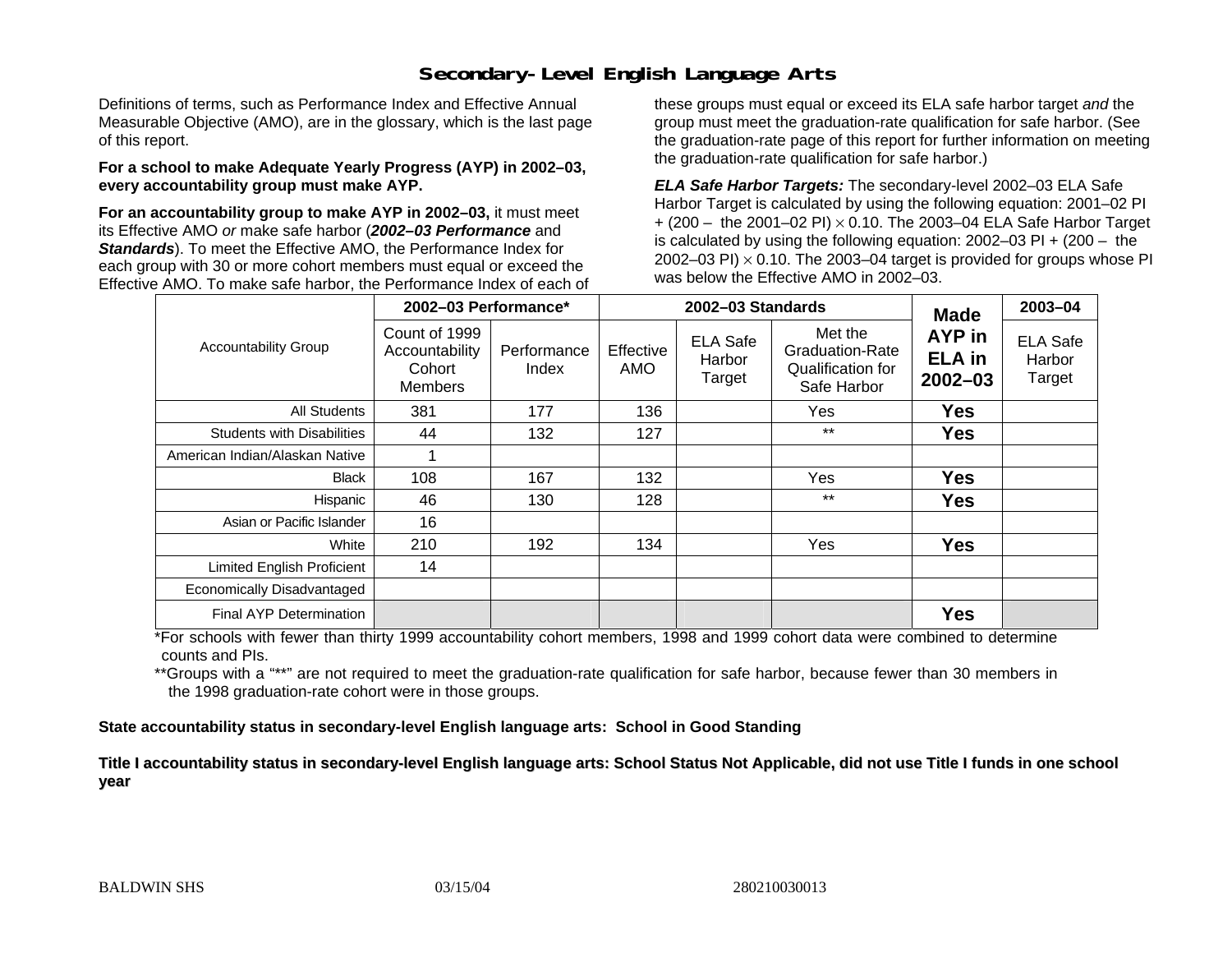### **Secondary-Level Mathematics**

Definitions of terms, such as Performance Index and Effective Annual Measurable Objective (AMO), are in the glossary, which is the last page of this report.

#### **For a school to make Adequate Yearly Progress (AYP) in 2002–03, every accountability group must make AYP.**

**For an accountability group to make AYP in 2002–03,** it must meet its Effective AMO *or* make safe harbor (*2002–03 Performance* and *Standards*). To meet the Effective AMO, the Performance Index for each group with 30 or more cohort members must equal or exceed the Effective AMO. To make safe harbor, the Performance Index of each of these groups must equal or exceed its math safe harbor target *and* the group must meet the graduation-rate qualification for safe harbor. (See the graduation-rate page of this report for further information on meeting the graduation-rate qualification for safe harbor.)

*Math Safe Harbor Targets:* The secondary-level 2002–03 Math Safe Harbor Target is calculated by using the following equation: 2001–02 PI + (200 – the 2001–02 PI) × 0.10. The 2003–04 Math Safe Harbor Target is calculated by using the following equation: 2002–03 PI + (200  $-$  the 2002–03 PI)  $\times$  0.10. The 2003–04 target is provided for groups whose PI was below the Effective AMO in 2002–03.

| <b>Accountability Group</b>       | 2002-03 Performance*                                        |                      |                         | 2002-03 Standards             | <b>Made</b>                                                                  | 2003-04                          |                               |
|-----------------------------------|-------------------------------------------------------------|----------------------|-------------------------|-------------------------------|------------------------------------------------------------------------------|----------------------------------|-------------------------------|
|                                   | Count of 1999<br>Accountability<br>Cohort<br><b>Members</b> | Performance<br>Index | Effective<br><b>AMO</b> | Math Safe<br>Harbor<br>Target | Met the<br><b>Graduation-Rate</b><br><b>Qualification for</b><br>Safe Harbor | AYP in<br>Math in<br>$2002 - 03$ | Math Safe<br>Harbor<br>Target |
| <b>All Students</b>               | 381                                                         | 175                  | 126                     |                               | Yes                                                                          | <b>Yes</b>                       |                               |
| <b>Students with Disabilities</b> | 44                                                          | 125                  | 117                     |                               | $***$                                                                        | <b>Yes</b>                       |                               |
| American Indian/Alaskan Native    |                                                             |                      |                         |                               |                                                                              |                                  |                               |
| <b>Black</b>                      | 108                                                         | 161                  | 122                     |                               | Yes                                                                          | <b>Yes</b>                       |                               |
| Hispanic                          | 46                                                          | 135                  | 118                     |                               | $***$                                                                        | <b>Yes</b>                       |                               |
| Asian or Pacific Islander         | 16                                                          |                      |                         |                               |                                                                              |                                  |                               |
| White                             | 210                                                         | 189                  | 124                     |                               | Yes                                                                          | <b>Yes</b>                       |                               |
| Limited English Proficient        | 14                                                          |                      |                         |                               |                                                                              |                                  |                               |
| Economically Disadvantaged        |                                                             |                      |                         |                               |                                                                              |                                  |                               |
| Final AYP Determination           |                                                             |                      |                         |                               |                                                                              | <b>Yes</b>                       |                               |

\*For schools with fewer than thirty 1999 accountability cohort members, 1998 and 1999 cohort data were combined to determine counts and PIs.

\*\*Groups with a "\*\*" are not required to meet the graduation-rate qualification for safe harbor, because fewer than 30 members in the 1998 graduation-rate cohort were in those groups.

**State accountability status in secondary-level mathematics: School in Good Standing** 

Title I accountability status in secondary-level mathematics: School Status Not Applicable, did not use Title I funds in one school year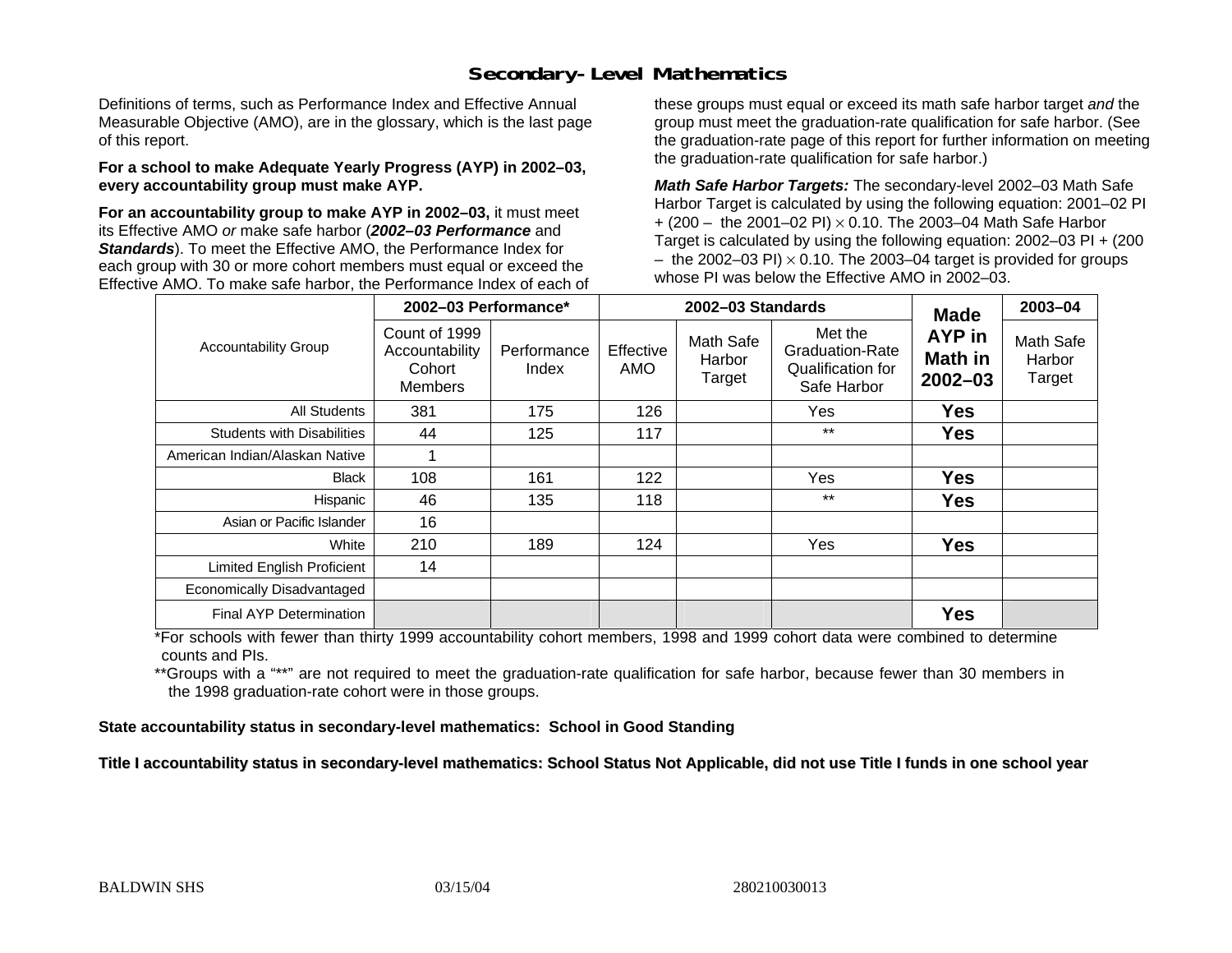## **Graduation Rate**

Definitions of terms, such as Progress Target and Adequate Yearly Progress (AYP), are in the glossary, which is the last page of this report.

*Made AYP in Graduation Rate in 2002–03:* For a school to make AYP in graduation rate, the Percent Earning a Local Diploma by August 31, 2002 for the "All Students" group must equal or exceed the Graduation-Rate Standard or the Graduation-Rate Progress Target.

*Qualification for Safe Harbor in Secondary-Level ELA and Math:* For an accountability group to be considered Qualified for Safe Harbor in Secondary-Level ELA and Math, the Percent Earning a Local Diploma

by August 31, 2002 must equal or exceed the Graduation-Rate Standard or the Graduation-Rate Progress Target for that group.

*Graduation-Rate Progress Targets:* The 2002–03 Graduation-Rate Progress Target is calculated by adding one point to the Percent Earning a Local Diploma by June 30, 2002. The 2003–04 Graduation-Rate Target is calculated by adding one point to the Percent Earning a Local Diploma by August 31, 2002. This target is provided for each group whose Percent Earning a Local Diploma by August 31, 2002 is below the Graduation-Rate Standard in 2002–03. Groups with fewer than 30 cohort members are not subject to this criterion.

|                                   | 2002-03 Performance                                                     |                                                          | 2002-03 Standards               |                                           |                                                                      | $2002 - 03$                                                               | 2003-04                                   |
|-----------------------------------|-------------------------------------------------------------------------|----------------------------------------------------------|---------------------------------|-------------------------------------------|----------------------------------------------------------------------|---------------------------------------------------------------------------|-------------------------------------------|
| <b>Accountability Group</b>       | Count of<br>1998<br>Graduation-<br><b>Rate Cohort</b><br><b>Members</b> | Percent Earning a<br>Local Diploma by<br>August 31, 2002 | Graduation-<br>Rate<br>Standard | Graduation-<br>Rate<br>Progress<br>Target | <b>Made AYP</b><br>in<br><b>Graduation</b><br>Rate in<br>$2002 - 03$ | Qualified<br>for Safe<br>Harbor in<br>Secondary-<br>Level ELA<br>and Math | Graduation-<br>Rate<br>Progress<br>Target |
| All Students                      | 364                                                                     | 90                                                       | 55                              |                                           | Yes                                                                  | Yes                                                                       |                                           |
| <b>Students with Disabilities</b> | 29                                                                      |                                                          |                                 |                                           |                                                                      |                                                                           |                                           |
| American Indian/Alaskan Native    |                                                                         |                                                          |                                 |                                           |                                                                      |                                                                           |                                           |
| <b>Black</b>                      | 96                                                                      | 85                                                       | 55                              |                                           |                                                                      | Yes                                                                       |                                           |
| Hispanic                          | 25                                                                      |                                                          |                                 |                                           |                                                                      |                                                                           |                                           |
| Asian or Pacific Islander         | 12                                                                      |                                                          |                                 |                                           |                                                                      |                                                                           |                                           |
| White                             | 231                                                                     | 94                                                       | 55                              |                                           |                                                                      | Yes                                                                       |                                           |
| Limited English Proficient        | 9                                                                       |                                                          |                                 |                                           |                                                                      |                                                                           |                                           |
| Economically Disadvantaged        |                                                                         |                                                          |                                 |                                           |                                                                      |                                                                           |                                           |
| <b>Final AYP Determination</b>    |                                                                         |                                                          |                                 |                                           | Yes                                                                  |                                                                           |                                           |

**State accountability status for graduation rate: School in Good Standing** 

Title I accountability status for graduation rate: School Status Not Applicable, did not use Title I funds in one school year